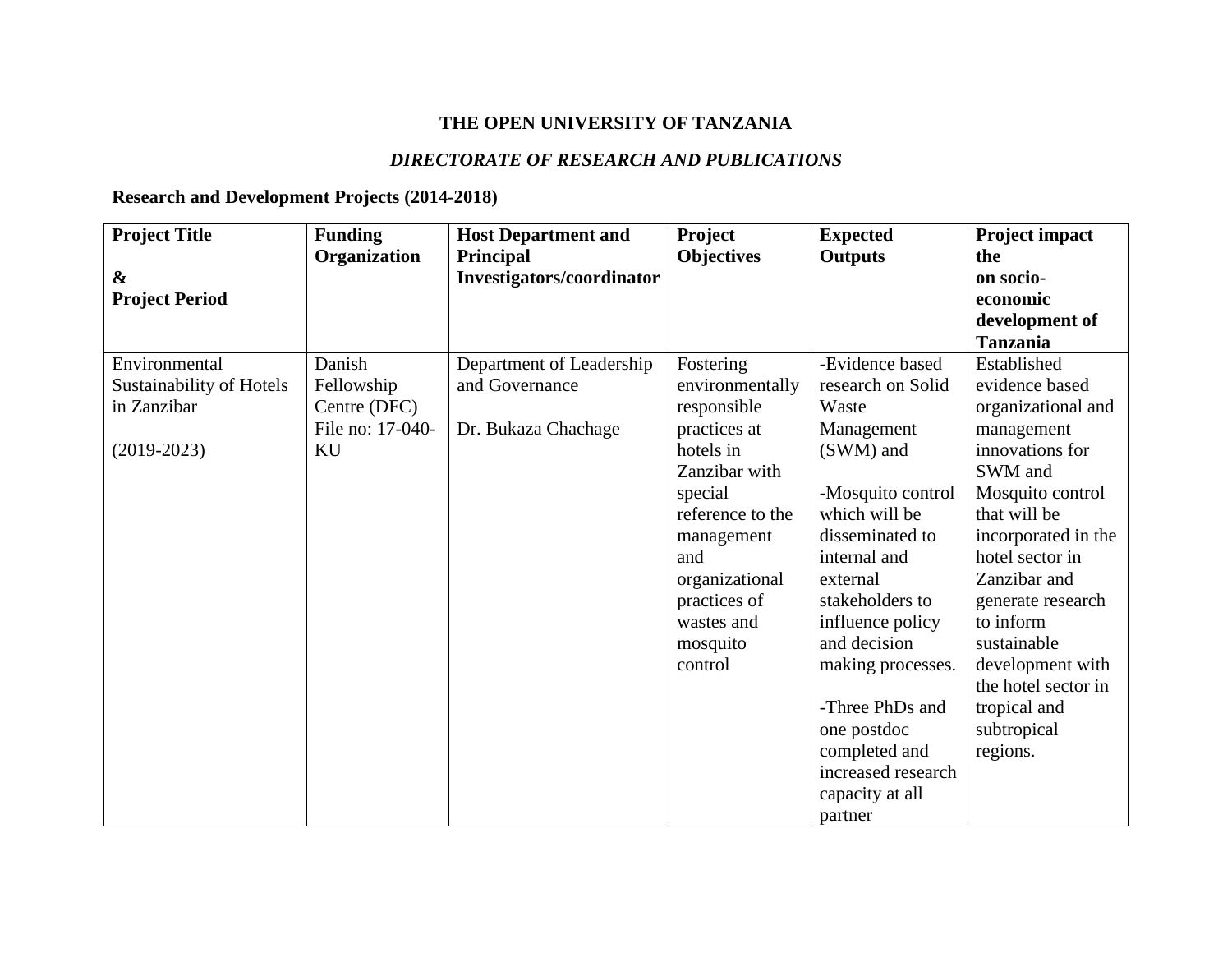|                                                                                       |                                                                                                             |                                                                        |                                                                                                                                                                                                                       | universities<br>(University of<br>Copenhagen<br>(UCPH), Open<br>University of<br>Tanzania (OUT),<br>Aalborg<br>University<br>(AAU), and State<br>University of<br>Zanzibar<br>(SUZA)).                                                                                                                            |                                                                                                                       |
|---------------------------------------------------------------------------------------|-------------------------------------------------------------------------------------------------------------|------------------------------------------------------------------------|-----------------------------------------------------------------------------------------------------------------------------------------------------------------------------------------------------------------------|-------------------------------------------------------------------------------------------------------------------------------------------------------------------------------------------------------------------------------------------------------------------------------------------------------------------|-----------------------------------------------------------------------------------------------------------------------|
| Partnership for<br><b>Enhanced and Blended</b><br>Learning<br>$(2017 - 2021)$         | Strategic<br>Partnership for<br>Higher<br>Education<br>Innovation and<br>Reform<br>(SPHEIR)<br><b>UKaid</b> | <b>Prof. Martin Victor</b><br>(OUT)                                    | To expand the<br>range of courses<br>offered to<br>students<br>enrolled on<br>taught<br>undergraduate<br>and<br>postgraduate<br>degree<br>programmes,<br>and ease the<br>teaching burden<br>placed on their<br>staff. | Enhance teaching<br>quality, student<br>outcomes, and<br>graduate<br>employability,<br>helping to ensure<br>that students<br>graduate from<br><b>East African</b><br>universities with<br>the relevant skills<br>and knowledge<br>needed for the<br>workplace in a<br>dynamic and<br>changing<br>economic climate | Increased skilled<br>manpower in all<br>economic sectors;<br>industries,<br>engineering<br>commerce,<br>medicine etc. |
| Science Technology and<br>higher education<br>Project-Additional<br>Funding (STHEP-AF | <b>World Bank</b>                                                                                           | <b>Faculty of Science</b><br>Technology and<br>Environmental Studies & | <b>Building</b><br>Institutional<br>Mechanism to<br>apply ICT in                                                                                                                                                      |                                                                                                                                                                                                                                                                                                                   | Increased skilled<br>manpower in STI<br>sectors leading to<br>higher economic                                         |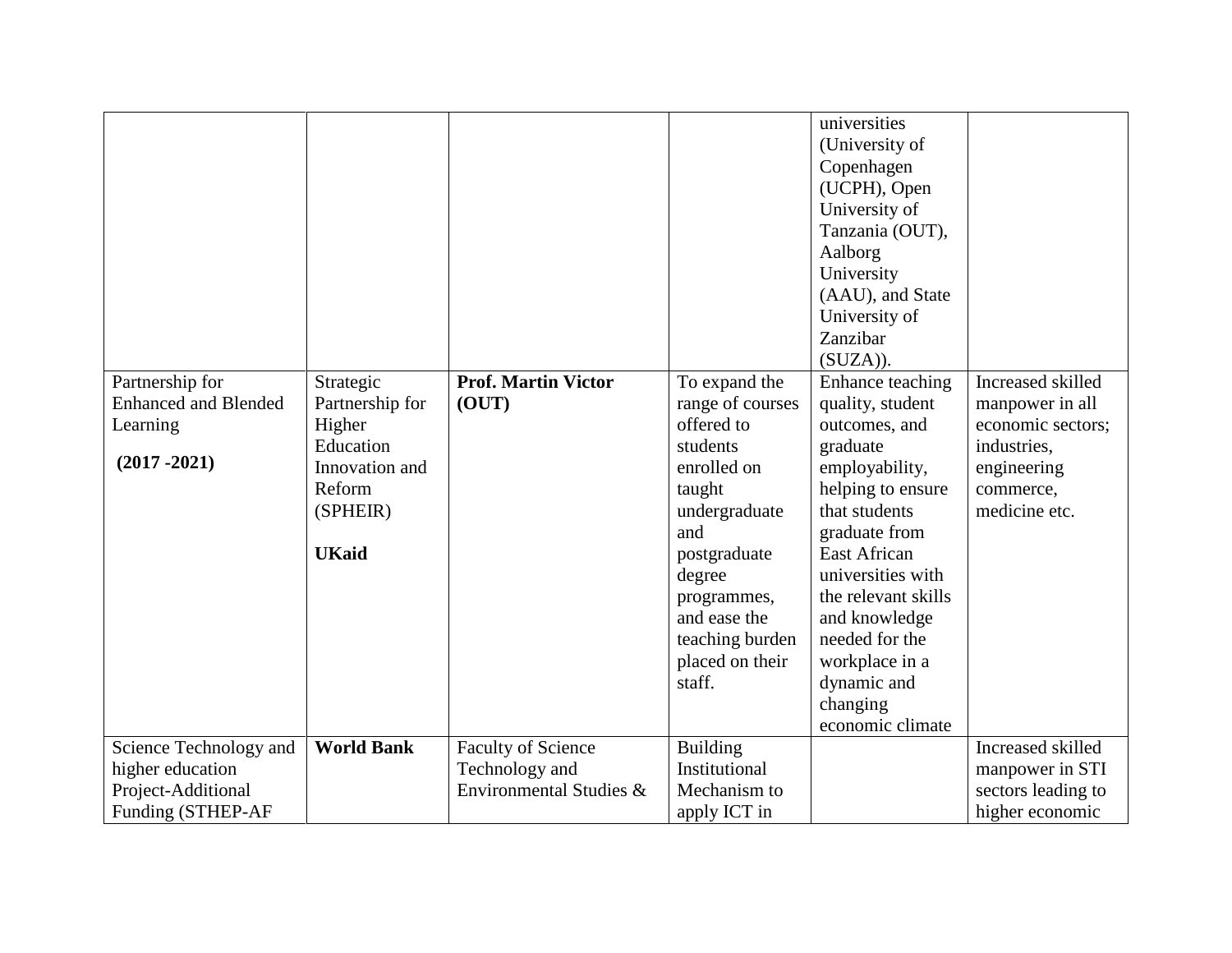| retooling)                                | <b>Faculty of Education</b> | science teacher  |                    | growth of the        |
|-------------------------------------------|-----------------------------|------------------|--------------------|----------------------|
|                                           |                             | training         |                    | country              |
| (2014)                                    |                             |                  |                    |                      |
| <b>COSTECH</b><br>Assessment of the       | Dr. A. Gimbi (OUT)          | Promote animal   | Animal feeds       | Increased high       |
| Potential for                             | Prof. L.J.M. Kusiluka       | feeds and feed   | improved in order  | productivity in the  |
| Commercialisation of                      | (SUA)                       | additives        | to increased       | beef industry        |
| <b>Traditional Beef</b>                   | Prof. E. D. Karimuribo      | production,      | production         | leading to higher    |
| Feedlots                                  |                             | processing and   | andproductivity of | economic growth      |
| (2014)                                    |                             | marketing        | livestock.         | of the country       |
| <b>COSTECH</b><br>Development of          | Dr. M. J. Mihale (OUT)      | To generate      | Improve food       | Improve food         |
| <b>Bioactive Products for</b>             | Dr. J. Sempombe             | effective,       | security,          | security, contribute |
| Pest and Disease                          | (MUHAS)                     | affordable,      | contribute to      | to greater income    |
| <b>Management From</b>                    | Prof. L. Henry (DIT)        | naturally-       | greater income     | stability and        |
| Tanzanian Indigenous                      | Prof. V. Mugoyela           | derived products | stability and      | decreased poverty    |
| <b>Wild Mushrooms</b>                     | (MUHAS)                     | and medicines    | decreased poverty  | for farmers, and     |
| (2015)                                    | Dr. F. Sung'hwa (USDM)      | for pest and     | for farmers, and   | spur economic        |
|                                           |                             | disease          | spur economic      | development for      |
|                                           |                             | management to    | development for    | the region.          |
|                                           |                             | improve health   | the region.        |                      |
|                                           |                             | in poor rural    |                    |                      |
|                                           |                             | agrarian         |                    |                      |
|                                           |                             | communities      |                    |                      |
| <b>VLIR-UOS</b><br>Tracing the status and | Dr. M. J. Mihale (OUT)      | To assess the    | Knowledge on the   | Knowing the          |
| impacts of terrestrial                    |                             | environmental    | current levels of  | levels of            |
| contamination in the<br><b>BELGIUM</b>    | Dr. H. Hellar-Kihampa       | quality of       | endocrine          | contaminants and     |
| coastal environments of                   | (OUT)                       | marine and       | pollutants and     | being aware of the   |
| Tanzania                                  |                             | estuarine        | their relation to  | effects of           |
| (2015)                                    |                             | ecosystems in    | morphological      | contaminants on      |
|                                           |                             | Tanzania and     | and /or            | exposed organisms    |
|                                           |                             | trace the        | physiological      | will help to have    |
|                                           |                             | impacts of       | changes in         | informed decision    |
|                                           |                             | contamination    | selected marine    | regarding our        |
|                                           |                             | from land-use    | organisms.         | costal               |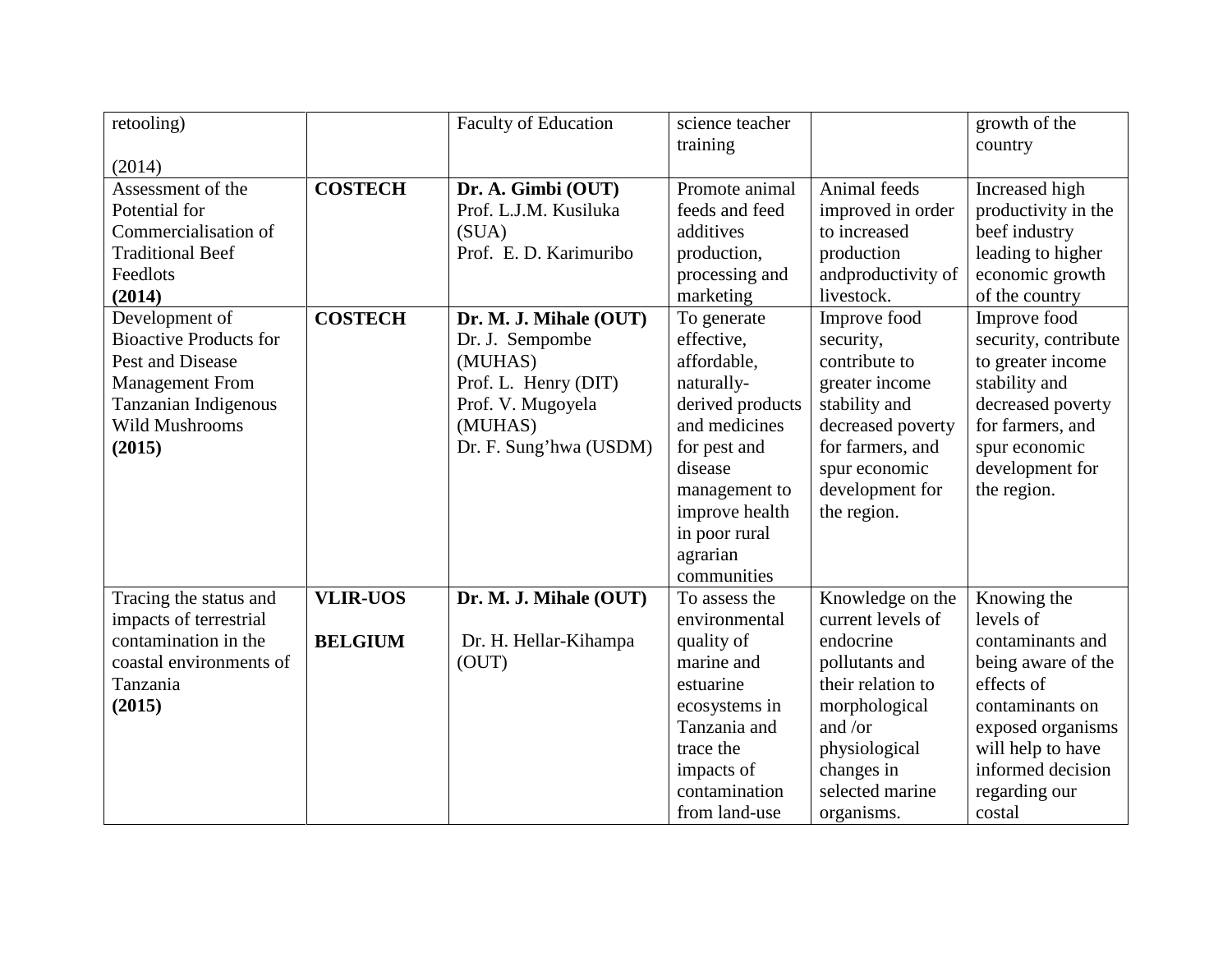|                         |                      |                        | practices.        |                    | environments for         |
|-------------------------|----------------------|------------------------|-------------------|--------------------|--------------------------|
|                         |                      |                        |                   |                    | community                |
|                         |                      |                        |                   |                    | wellbeing                |
| Securing Small Holder   | Alliance for a       | Dr. J. Saria (OUT)     | To determine      | Inform policy,     |                          |
| <b>Farm Production</b>  | Green                | Prof. L.J.M. Kusiluka  | tradeoffs and     | more research on   |                          |
| <b>Against Climate</b>  | Revolution in        | (SUA)                  | preferences of    | farmers'           |                          |
| <b>Induced Risks</b>    | Africa               | Dr. N. Makula (UDSM)   | smallholder       | preference and     |                          |
|                         | (AGRA)               | Mr. K. Tamadhani (SUA) | farmers on the    | trade off on the   |                          |
|                         |                      | Mr. T. Messo (OUT)     | attributes        | attributes is      |                          |
|                         |                      | Ms. N. Msofe (OUT)     | climate smart     | needed to          |                          |
|                         |                      | Ms. S. Shija (OUT)     | agricultural      | establish a        |                          |
|                         |                      |                        | practices,        | scientific and     |                          |
|                         |                      |                        | specifically      | logical            |                          |
|                         |                      |                        | modeling          | progression about  |                          |
|                         |                      |                        | choices of        | the tradeoffs      |                          |
|                         |                      |                        | smallholder       | people are willing |                          |
|                         |                      |                        | farmers using     | to make with       |                          |
|                         |                      |                        | choice            | regard to the      |                          |
|                         |                      |                        | experiment        | attributes of      |                          |
|                         |                      |                        | method.           | climate smart      |                          |
|                         |                      |                        |                   | agriculture        |                          |
|                         |                      |                        |                   | practices.         |                          |
| Validation of Spatial   | <b>COSTECH</b>       | Dr. P. wilfred (OUT),  | To improve        | Reduced poaching   | Increased natural        |
| Monitoring and          |                      | Dr C. Nahonyo (UDSM)   | management of     | and illegal Trade  | resources and            |
| <b>Reporting Tool</b>   |                      | Dr F. Magige (UDSM)    | protected areas   | of natural         | tourism leading to       |
| (SMART) to promote      |                      | Mr H. Kayeye (SUA),    | in which          | resources          | higher economic          |
| science-based wildlife  |                      | Dr A. Kisingo (CAWM-   | poaching and      |                    | growth of the            |
| conservation in western |                      | Mweka)                 | illegal trade of  |                    | country                  |
| Tanzania                |                      |                        | natural           |                    |                          |
|                         |                      |                        | resources         |                    |                          |
| (2015)                  |                      |                        | occur and need    |                    |                          |
|                         |                      |                        | to be controlled. |                    |                          |
| Reconciling             | <b>Rufford Small</b> | Dr. P. Wilfred (OUT),  | To assess         | Reduced            | <b>Balanced</b> relation |